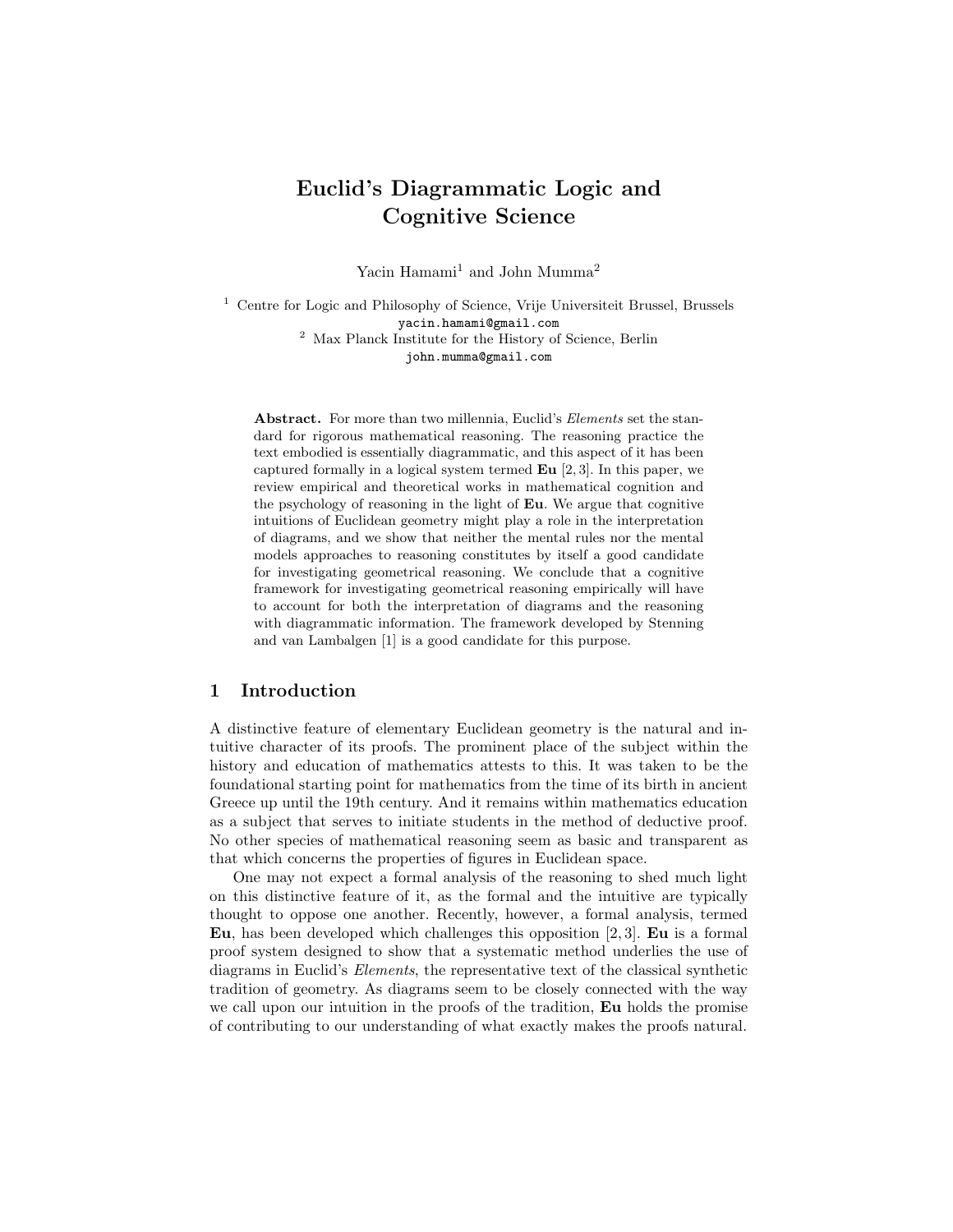In this paper, we explore the potential Eu has in this respect by confronting it with empirical and theoretical works in the fields of mathematical cognition and the psychology of reasoning. Our investigation is organized around the two following issues:

- 1. What are the interpretative processes on diagrams involved in the reasoning practice of Euclidean geometry and what are their possible cognitive roots?
- 2. What would be an appropriate cognitive framework to represent and investigate the constructive and deductive aspects of the reasoning practice of Euclidean geometry?

By providing a formal model of the reasoning practice of Euclidean geometry, Eu provides us with a tool to address these two issues. We proceed as follows. To address the first issue, we first state the interpretative capacities that according to the norms fixed by Eu are necessary to extract, from diagrams, information for geometrical reasoning. We then present empirical works on the cognitive bases of Euclidean geometry, and suggest that cognitive intuitions might play a role in the interpretative aspects of diagrams in geometrical reasoning. To address the second issue, we compare the construction and inference rules of Eu with two major frameworks in the psychology of reasoning—the mental rules and the mental models theories. We argue that both have strengths and weaknesses as a cognitive account of geometrical reasoning as analyzed by Eu, but that one will need to go beyond them to provide a framework for investigating geometrical reasoning empirically.

The two main issues are of course intimately related. In a last section, we argue that the framework developed by Stenning and van Lambalgen in [1], which connects interpretative and deductive aspects of reasoning, might provide the right cognitive framework for investigating the relation between them.

# 2 A Logical Analysis of the Reasoning Practice in Euclid's Elements: The Formal System Eu

Eu is based on the seminal paper [4] by Ken Manders. In [4] Manders challenges the received view that the Elements is flawed because its proofs sometimes call upon geometric intuition rather than logic. What is left unexplained by the received view is the extraordinary longevity of the Elements as a foundational text within mathematics. For over two thousand years there were no serious challenges to its foundational status. Mathematicians through the centuries understood it to display what the basic propositions of geometry are grounded on. The deductive gaps that exist according to modern standards of logic story were simply not seen.

According to Manders, Euclid is not relying on geometric intuition illicitly in his proofs; he is rather employing a systematic method of diagrammatic proof. His analysis reveals that diagrams serve a principled, theoretical role in Euclid's mathematics. Only a restricted range of a diagram's spatial properties are permitted to justify inferences for Euclid, and these self-imposed restrictions can be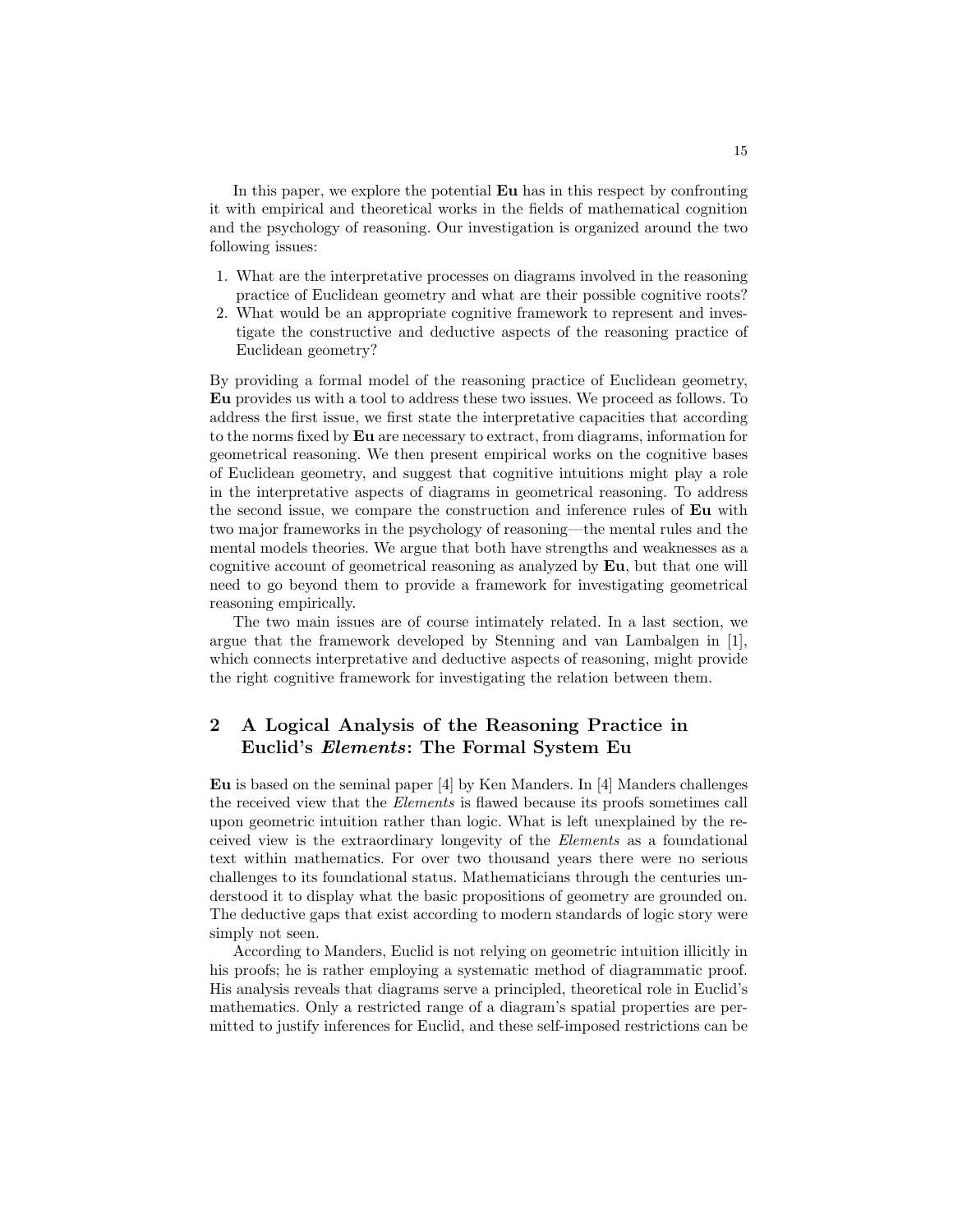explained as serving the purpose of mathematical control.  $\mathbf{Eu}$  [2, 3] was designed to build on Manders' insights, and precisely characterize the mathematical significance of Euclid's diagrams in a formal system of geometric proof.

Eu has two symbol types: diagrammatic symbols  $\Delta$  and sentential symbols  $A$ . The sentential symbols A are defined as they are in first-order logic. They express relations between geometric magnitudes in a configuration. The diagrammatic symbols are defined as  $n \times n$  arrays for any n. Rules for a well-formed diagram specify how points, lines and circles can be distinguished within such arrays. The points, lines and circles of Euclid's diagrams thus have formal analogues in Eu diagrams. The positions the elements of Euclid's diagrams can have to one another are modeled directly by the position their formal analogues can have within a **Eu** diagram.

The content of a diagram within a derivation is fixed via a relation of diagram equivalence. Roughly, two Eu diagrams  $\Delta_1$  and  $\Delta_2$  are equivalent if there is a bijection between its elements which preserves their non-metric positional relations.<sup>3</sup> The equivalence relation is intended to capture what Manders terms the co-exact properties of a Euclidean diagram. A close examination of the Elements shows that Euclid refrains from making any inferences that depend on a diagram's metric properties. At the same time, Euclid does rely on diagrams for the non-metric positional relations they exhibit—or in Manders' terms, the co-exact relations they exhibit. Diagrams, it turns out, can serve as adequate representations of such relations in proofs.

Eu exhibits this by depicting geometric proof as running on two tracks: a diagrammatic one, and a sentential one. The role of the sentential one is to record metric information about the figure and provide a means for inferring this kind of information. The role of the diagrammatic track is to record non-metric positional information of the figure, and to provide a means for inferring this kind of information about it. Rules for building and transforming diagrams in derivations are sensitive only to properties invariant under diagram equivalence. It is in this way that the relation of diagram equivalence fixes the content of diagrams in derivations.

What is derived in Eu are expressions of the form

$$
\Delta_1, A_1 \longrightarrow \Delta_2, A_2
$$

where  $\Delta_1$  and  $\Delta_2$  are diagrams, and  $A_1$  and  $A_2$  are sentences. The geometric claim this is stipulated to express is the following:

 $\star$ Given a configuration satisfying the non-metric positional relations depicted in  $\Delta_1$  and the metric relations expressed in  $A_1$ , then one can obtain a configuration satisfying the positional relations depicted by  $\Delta_2$ and metric relations specified by  $A_2$ .

<sup>&</sup>lt;sup>3</sup> For a more detailed discussion of **Eu** diagrams and diagram equivalence, we refer the reader respectively to sections A and B of the appendix.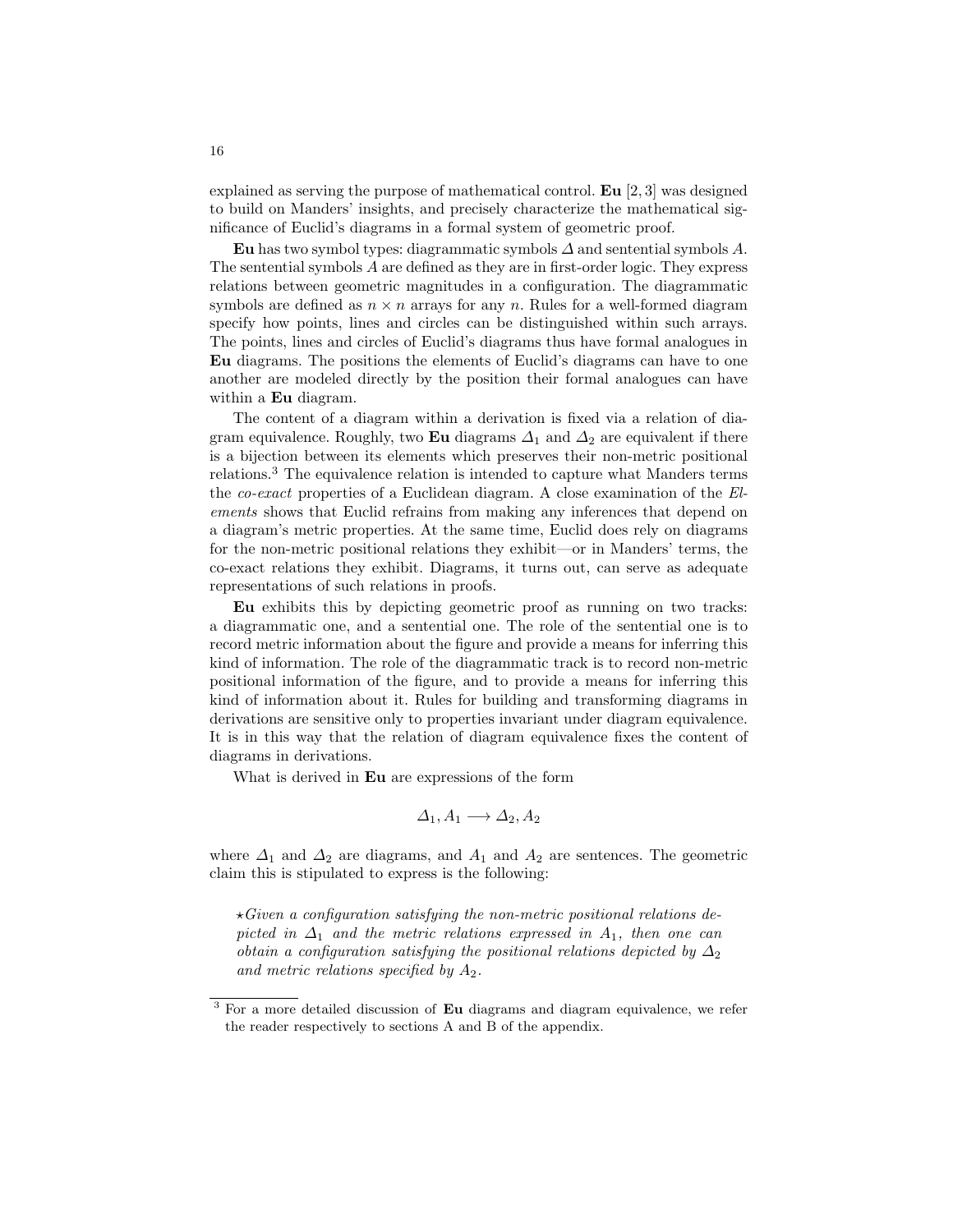### 3 Interpretative Aspects of Geometrical Reasoning with Diagrams

Diagrams in Euclid's Elements are mere pictures on a piece of paper. How can a visual experience triggered by looking at a picture lead to a cognitive representation that can play a role in geometrical reasoning? From a cognitive perspective, taking seriously the use of diagrams in reasoning requires an account of the way diagrams are interpreted in order to play a role in geometrical reasoning. The formal system Eu provides a theoretical answer to this question. Here we compare this theoretical account with recent works in mathematical cognition probing the existence of cognitive intuitions of Euclidean geometry. We will argue that the Eu analysis of geometrical reasoning suggests a possible role for these cognitive intuitions in the interpretation of diagrams.

#### 3.1 Interpretation of Diagrams in Eu

As described in section 2, the key insight behind the Eu analysis of the diagrammatic reasoning practice of Euclid's Elements is the observation that appeals to diagrams in proofs are highly controlled: proofs in Euclid's Elements only make use of the co-exact properties of diagrams. From a cognitive perspective, the practice of extracting the co-exact properties from a visual diagram is far from a trivial one. According to Eu, the use of diagrams presupposes the two following cognitive abilities:

- 1. The capacity to categorize elements of the diagram using normative concepts: points, linear elements and circles.
- 2. The capacity to abstract away irrelevant information from the visual-perceptual experience of the diagram.

The formal syntax of Eu, combined with the equivalence relation between Eu diagrams, can be interpreted as specifying these capacities precisely. More specifically:

- The first capacity amounts to the ability to see in the diagram the elements p, l, c of a particular Eu diagram  $\langle n, p, l, c \rangle$ , which respectively denote the sets of points, lines and circles.
- The second capacity amounts to the ability to see in the particular diagram positional relations that are invariant under diagram equivalence.

Thus, the interpretation of a visual diagram according to Eu results in a formal object which consists in an equivalence class of Eu diagrams. It is precisely on these formal objects, the interpreted diagrams, that inference rules operate in the Eu formalization of reasoning in elementary geometry.

#### 3.2 Intuitions of Euclidean Geometry in Human Cognition

Recently, several empirical studies in mathematical cognition [5–7] have directly addressed the issue of the cognitive roots of Euclidean geometry. These studies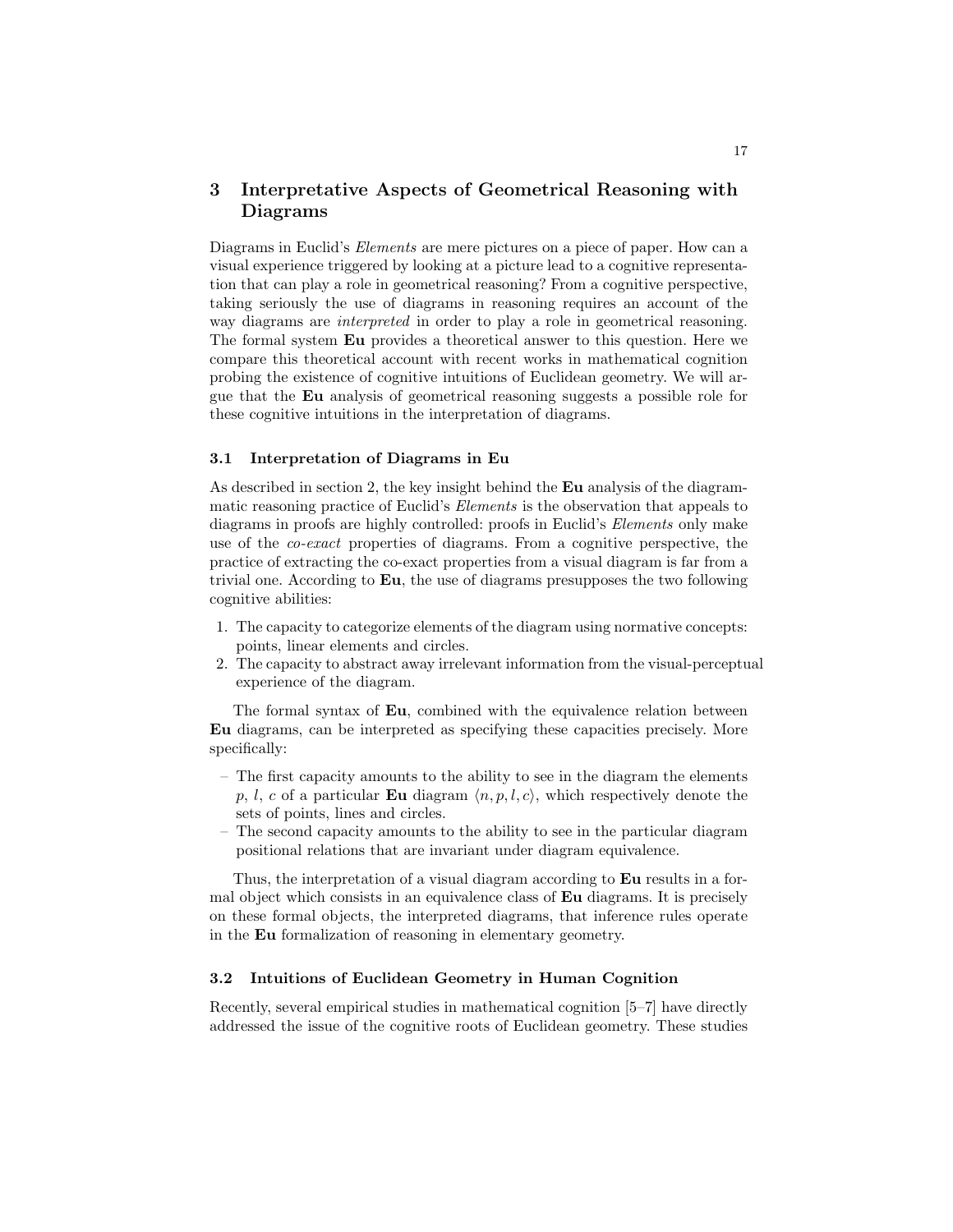might be classified in two categories: one approach consists in providing empirical evidence for the existence of abstract geometric concepts [5, 7], the other approach consists in providing empirical evidence for the perception of abstract geometric features [6]. Here we successively report some of the empirical findings provided by these two approaches.

The two studies [5] and [7] have been conducted on an Amazonian Indigene Group called the Mundurucu, with no previous education in formal Euclidean geometry. In the first study [5], the experiment consisted in identifying the presence, or the absence, of several topological and geometric concepts in Mundurucu participants. To this end, the experimenter proposed, for each concept under investigation, six slides in which five of the images displayed the given geometric concept (e.g., parallelism), while the last one lacked the considered property (non-parallel lines). The test shows that several basic geometrical concepts are present in Mundurucu conceptual systems, such as the concepts of straight line, parallel line, right angle, parallelogram, equilateral triangle, circle, center of circle. Nevertheless, the study [5] does not address geometric concepts that go beyond perceptual experience. Such concepts are the topic of another study [7]. In [7], empirical evidence is provided for the capacity of Mundurucu to reason about the properties of dots and infinite lines. In particular, most of the Mundurucu participants consider that, given a straight line and a dot, we can always position another straight line on the dot which will never cross the initial line.

The second approach for detecting the presence of intuitions of Euclidean geometry is based on the framework of transformational geometry [8]. According to this framework, a geometric theory is identified with respect to the transformations that preserve its theorems. Euclidean geometry is then identified by its four types of transformations—translation, rotation, symmetry and homothecy—leaving then *angle* and *length proportions* as the main defining features of figures in Euclidean geometry. The experimental approach based on this framework consists in investigating the capacity of participants to perceive abstract geometric features in configurations where irrelevant features are varied. The experiments reported in [6] adopt such an approach. The empirical results show that both children and adults are able to use angle and size to classify shapes, but only adults are able to discriminate shapes with respect to sense, i.e., the property distinguishing two figures that are mirror images of each other.

The two approaches reported here to investigate cognitive intuitions of Euclidean geometry bring out cognitive abilities which seem related to the abilities for the interpretation of diagrams postulated by  $\mathbf{E} \mathbf{u}$ . This observation suggests a possible role for the cognitive intuitions of Euclidean geometry in the reasoning practice of elementary geometry, as we will now see.

#### 3.3 Cognitive Intuitions and the Interpretation of Diagrams

How might the cognitive intuitions of Euclidean geometry relate to the deductive aspects of Euclid's theory of geometry? In a correspondence in Science [9] on the study reported in  $[5]$ , Karl Wulff has challenged the claim that Dehaene  $et$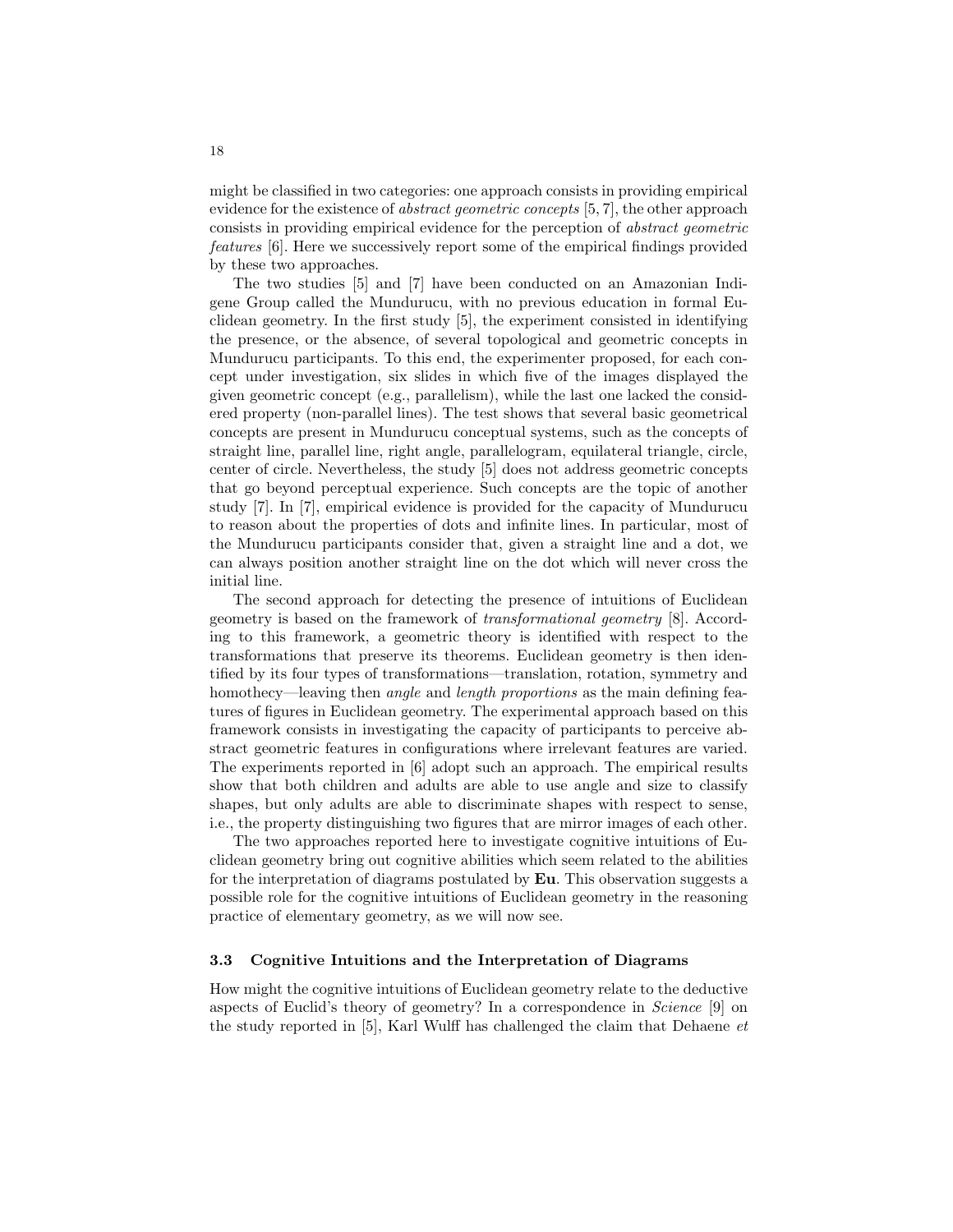al. address Euclidean geometry by denying a role for these cognitive intuitions in the demonstrative aspects of Euclid's theory of geometry. An opposing position can be found in [10]:

The axioms of geometry introduced by Euclid [. . . ] define concepts with spatial content, such that any theorem or demonstration of Euclidean geometry can be realized in the construction of a figure. Just as intuitions about numerosity may have inspired the early mathematicians to develop mathematical theories of number and arithmetic, Euclid may have appealed to universal intuitions of space when constructing his theory of geometry. [10, p. 320]

Interestingly, stating precisely the postulated cognitive abilities involved in the interpretation of diagrams according to Eu might suggest a role for the cognitive intuitions of Euclidean geometry in the reasoning practice of Euclid's Elements.

Firstly, we have noticed that one of the key abilities in the interpretation of diagrams, according to Eu, is the capacity to *categorize* or type the different figures of the visual diagram using the normative concepts of geometry. This ability seems to be universal, according to the empirical data that we reported in the previous section, as the Mundurucu people, without previous formal education in Euclidean geometry, seem to possess an abstract conceptual systems which contains the key normative concepts of elementary geometry, and are able to use it to categorize elements of visual diagrams.

Secondly, interpretation of diagrams in Eu requires an important capacity of abstraction which is formally represented by an equivalence relation between diagrams. This equivalence relation aims to capture the idea that some features of the diagram are not relevant for reasoning: for instance, the same diagram rotated, translated or widened, would play exactly the same role in a geometrical proof of the Elements. This capacity of abstraction seems to connect with the cognitive ability of perceiving abstract geometric features, such as angle and length proportions, while abstracting away irrelevant information from the point of view of Euclidean geometry.

We now turn to the deductive and constructive aspects of geometrical reasoning. In section 5, we argue that a plausible cognitive framework for an empirical investigation of geometrical reasoning will have to bring together the interpretative, deductive and constructive aspects of geometrical reasoning to be faithful to the mathematical practice of Euclidean geometry.

## 4 Deductive and Constructive Aspects of Geometrical Reasoning with Diagrams

In this section, we begin by presenting the Eu formalization of constructive and deductive steps in Elementary geometry, and then discuss the capacity of the mental rules and the mental models theories to represent these reasoning steps. We conclude that an adequate framework for an empirical investigation of geometrical reasoning will have to go beyond these two theories.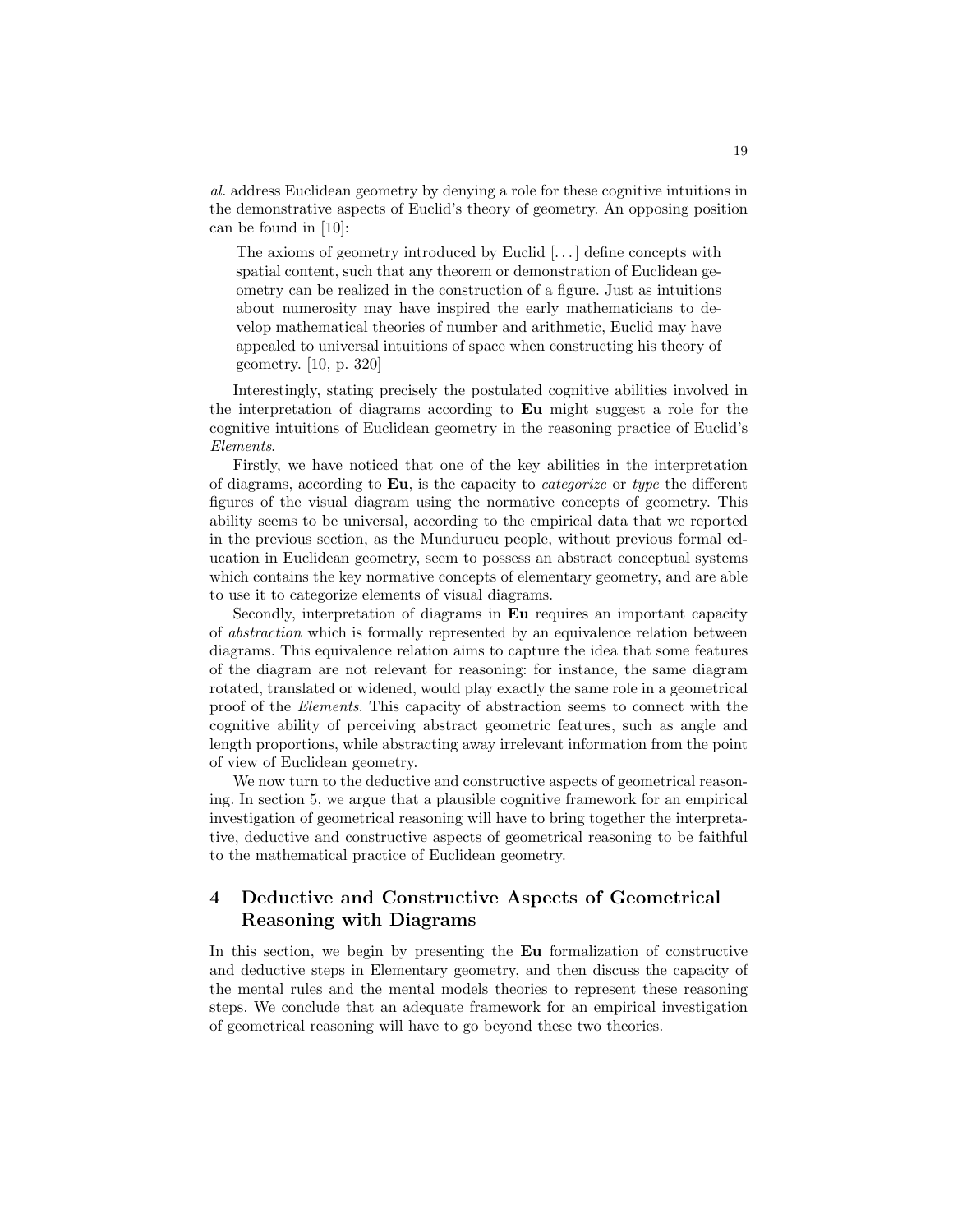#### 4.1 Eu Construction and Inference Rules

The Eu proof rules specify how to derive  $\Delta_1, A_1 \longrightarrow \Delta_2, A_2$  expressions. They specify, in particular, the operations that can be performed on the pair  $\Delta_1$ ,  $A_1$ to produce a new pair  $\Delta_2$ ,  $A_2$ . Given the intended interpretation of  $\Delta_1$ ,  $A_1 \longrightarrow$  $\Delta_2$ ,  $A_2$  given by  $\star$ , the fundamental restriction on these rules is that they be geometrically sound. In other words, if  $\Delta_2$ ,  $A_2$  is derivable from  $\Delta A_1$ , then with any configuration satisfying the geometric conditions represented by  $\Delta_1A_1$  one must either have a configuration satisfying the conditions represented by  $\Delta_2$ ,  $A_2$ (if  $\Delta_1 = \Delta_2$ ), or be able to construct a configuration satisfying the conditions represented by  $\Delta_2$ ,  $A_2$  (if  $\Delta_2$  contains objects not in  $\Delta_1$ ).

The formal process whereby  $\Delta_2$ ,  $A_2$  is derived has two stages: a construction and demonstration. Hence Eu has two kinds of proof rules: construction rules and inference rules. The construction stage models the application of a proof's construction on a given diagram. The demonstration stage models the inferences made from the assumed metric relations and the particular diagram produced by the construction. The soundness restriction thus applies only to the inference rules. The construction rules together codify a method for producing a representation that can serve as a vehicle of inference. The demonstration rules codify the inferences that can be made from such a vehicle.<sup>4</sup>

#### 4.2 Mental Rules Theory

The mental rules theory  $[11, 12]$  represents reasoning as the application of *formal* rules, rules which are akin to those of natural deduction. According to this theory, reasoning is conceived as a syntactic process whereby sentences are transformed. These transformations are made according to specific rules defined precisely in terms of the syntactic structures of sentences. Deduction of one sentence from a set of other sentences (premisses) is seen as the search for a mental proof, which consists precisely in the production of the conclusion from the premisses by application of the rules a finite number of times. Consequently, the mental rules theory represents reasoning as consisting in syntactic operations on the logical forms of sentences.

The formalization of geometrical reasoning provided by Eu shares one important feature with the mental rules theory: Eu represents geometrical reasoning in terms of syntactic rules of inference. This is made possible by considering diagrams as a kind of syntax, and then by stipulating rules that control inferences that are drawn from diagrams. Thus, Eu diagrams might be seen as representing something like the *logical form* of concrete visual diagrams. One could perhaps say that Eu diagrams represent their *geometric form*, and that Eu inference rules operate on these forms. From this point of view, the formalization of geometrical reasoning provided by Eu appears to be in direct line with the the mental rules theory of reasoning.

<sup>4</sup> For the formal details, see sections 1.4.1 and 1.4.2 of [2], available online at www.johnmumma.org.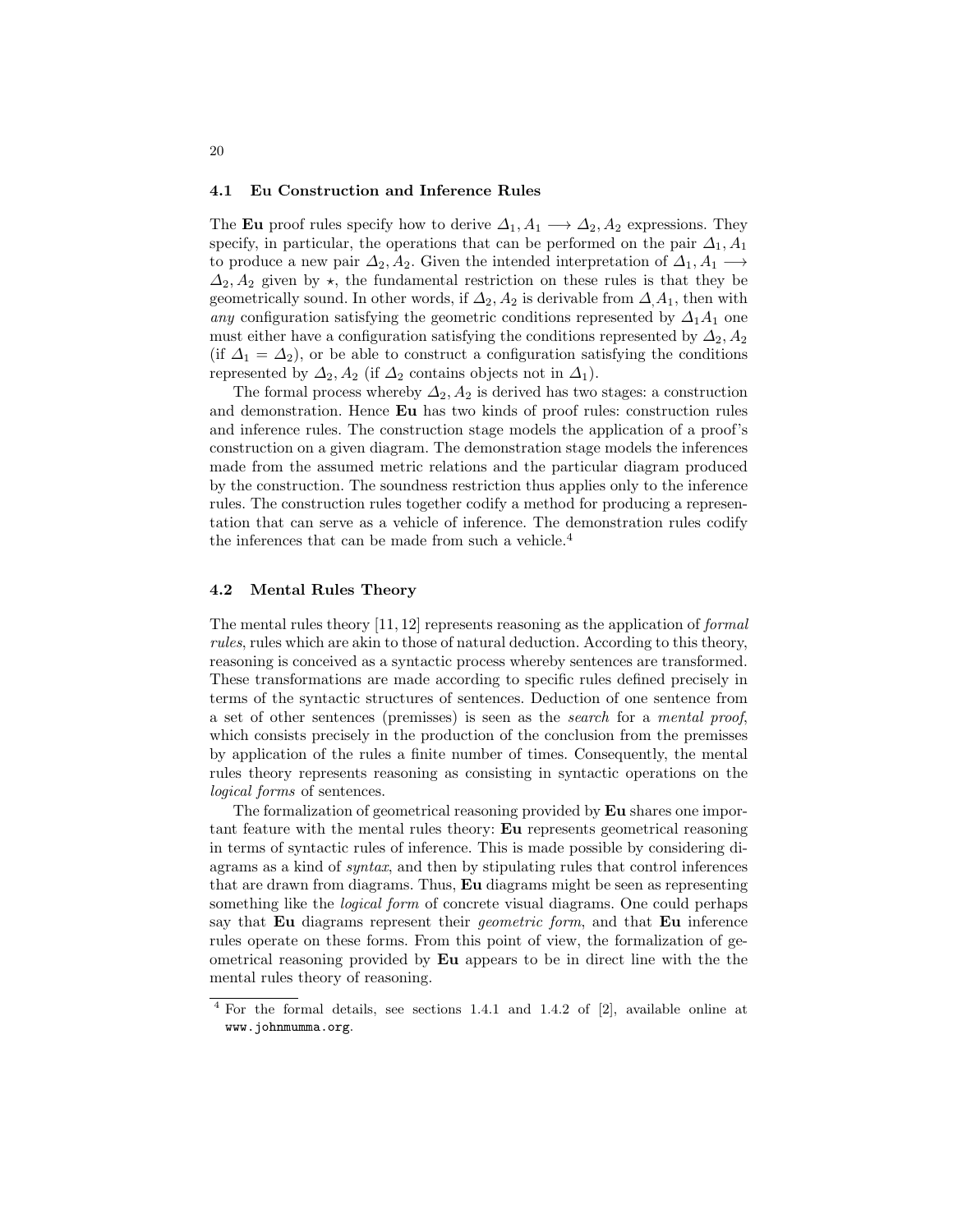Nevertheless, the mental rules theory seems to run into troubles when we consider the construction operations on diagrams, which are central to the reasoning practice of Euclidean geometry, and which are formalized by Eu's construction rules. One might still argue that Eu construction rules are syntactic operations on Eu diagrams, since diagrams are included its syntax, and so Eu construction rules fit the framework of mental rules theory. However, this does not seem correct as the mental rules are considered to be deduction rules; the soundness restriction applies to them. They are thereby of a very different nature than Eu's construction rules. Consequently, even though the mental rules theory could suitably represent inferential steps in geometrical reasoning, it seems that the theory lacks the necessary resources to account for the construction operations on diagrams, an aspect fundamental to the reasoning practice in Euclidean geometry.

#### 4.3 Mental Models Theory

The mental models theory [13, 14] postulates that reasoning depends on envisaging possibilities. When given a set of premisses, an individual constructs mental models which correspond to the possibilities elicited by the premisses. Different reasoning strategies are then available to extract information from the mental models: one may represent several possibilities in a diagram and draw a conclusion from the diagram, one may make an inferential step from a single possibility, or one can use a possibility as a counter-example for falsifying a conclusion. One interesting feature of the theory is that mental models are supposed to be iconic: the structure of a mental model is supposed to reflect the structure of the possibility that it represents. This feature is nicely illustrated when the mental models theory is applied to account for reasoning with visual-spatial information [15].

Contrary to the mental rules theory, the mental models theory seems suited to provide an account of the representation of the different construction operations on diagrams: visual diagrams used in geometrical proofs can be conceived as mental models entertained by the reasoner. Mental models associated to diagrams would then be of a visual-spatial nature, reflecting the spatial relations between the different elements of the diagram. This just seems to be a description of Eu diagrams, which encode the information that can be legitimately used in geometrical reasoning.

Accordingly, if Eu diagrams are conceived as mental models, the construction operations on diagrams would be explained in terms of the ways mental models are constructed. Nevertheless, one might worry about the capacity of the mental models theory to account for the specific use of diagrams in geometrical reasoning. One of the main points of **Eu** is to exhibit precisely that diagrammatic information enters legitimate mathematical inferences in a very controlled way. In order to account for the use of diagrams in geometrical reasoning, the mental models theory would have to be supplemented with a regimentation of the information that can be legitimately extracted from diagrams conceived as mental models. The formal system Eu shows that this can be done using syntactic rules that operate on diagrams represented as syntactic objects.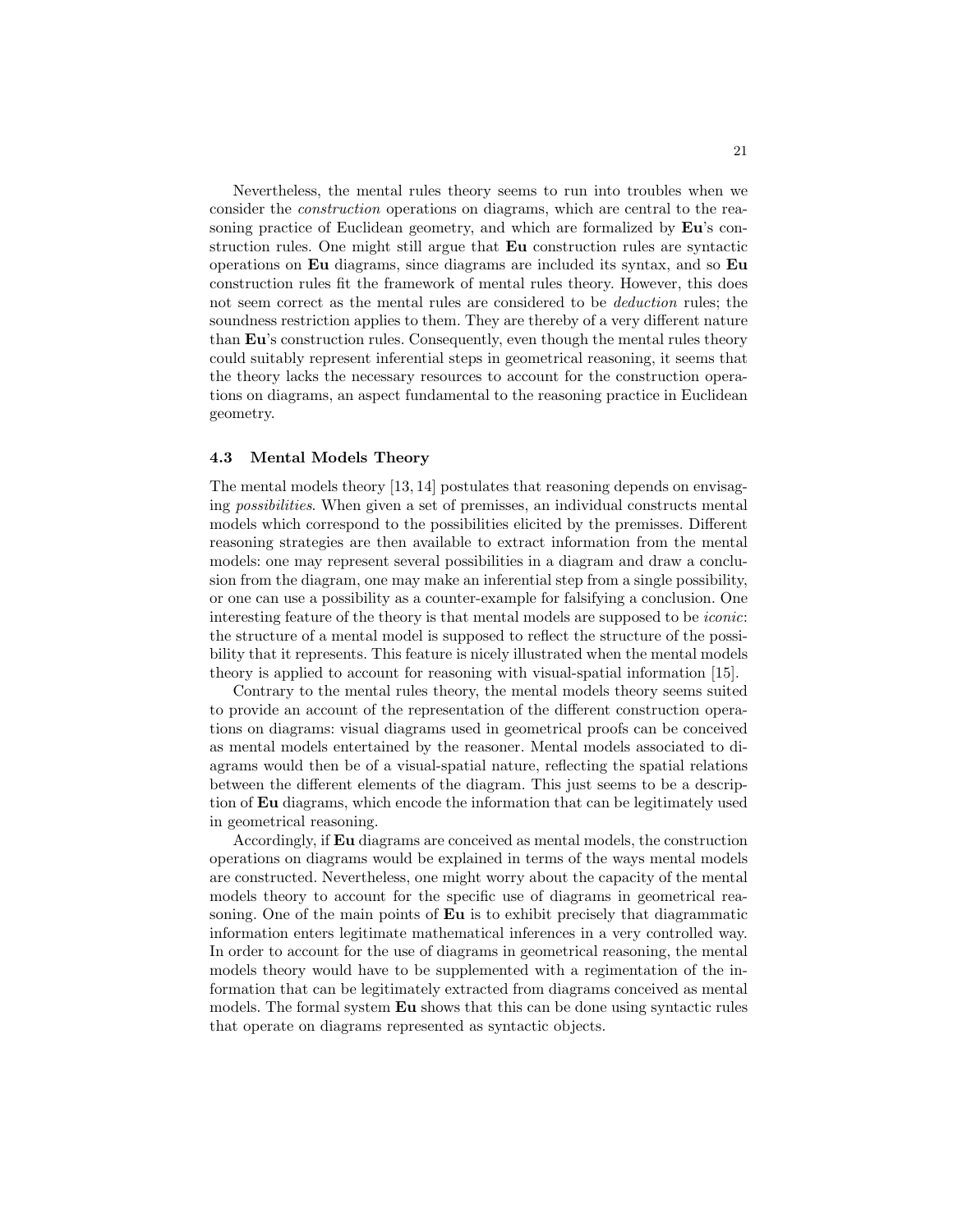#### 4.4 Beyond the Mental Rules vs Mental Models Debate

Geometrical reasoning, as practiced in Euclid's Elements, constitutes an interesting test for current theories in the psychology of reasoning. Our previous comparison predicts that the mental rules and mental models theories present both advantages and disadvantages as an account of the reasoning practice of geometrical reasoning with diagrams. Indeed, it seems that these two theories are actually complementary in their capacity to account for geometrical reasoning as described by Eu: the mental rules theory seems adequate to represent inferences in geometrical reasoning, while the mental models theory seems adequate to represent the *diagrammatic constructions* that support such inferences. Thus, it seems that to provide a framework for an empirical investigation of geometrical reasoning with diagrams one will need to go beyond these two theories. Such a move is also suggested, although for different reasons, in [16, 17]. In this respect, Eu constitutes a possible starting point for developing a cognitive framework for geometrical reasoning which would be faithful to both deductive and constructive aspects of the mathematical practice of Euclidean geometry.

#### 5 Interpretation and Reasoning in Elementary Geometry

According to the Eu analysis of geometrical reasoning, interpretation and reasoning with diagrams are intimately related. This observation, originating in the study of the reasoning practice in Euclid's Elements [4], is directly in line with a recent approach to the psychology of reasoning developed by Stenning and van Lambalgen [1] which attributes a central role to interpretative processes in human reasoning:

We  $\left[\ldots\right]$  view reasoning as consisting of two stages: first one has to establish the domain about which one reasons and its formal properties (what we will call 'reasoning to an interpretation') and only after this initial step has been taken can ones reasoning be guided by formal laws (what we will call 'reasoning from an interpretation'). [1, p. 28]

Geometrical reasoning with diagrams, as formalized by Eu, precisely fits within this framework: reasoning to an interpretation corresponds to the process of interpreting a visual diagram along with an associated metric assertion, resulting in Eu into a pair  $\Delta$ , A; reasoning from an interpretation is then represented as the application of the formal rules of Eu to prove geometric claims.

This perspective unifies the two main issues addressed in this paper. Our main conclusions can then be restated as follows: (i) intuitions of Euclidean geometry as studied by mathematical cognition are likely to play a role in reasoning to an interpretation of a diagrams, (ii) the mental rules and mental models theories of reasoning are inadequate for representing reasoning from an interpretation, as none of them is able to account for both deductive and constructive aspects of geometrical reasoning. In the perspective of Stenning and van Lambalgen [1], Eu appears as a good candidate for representing the process of reasoning from an interpretation in elementary geometry.

22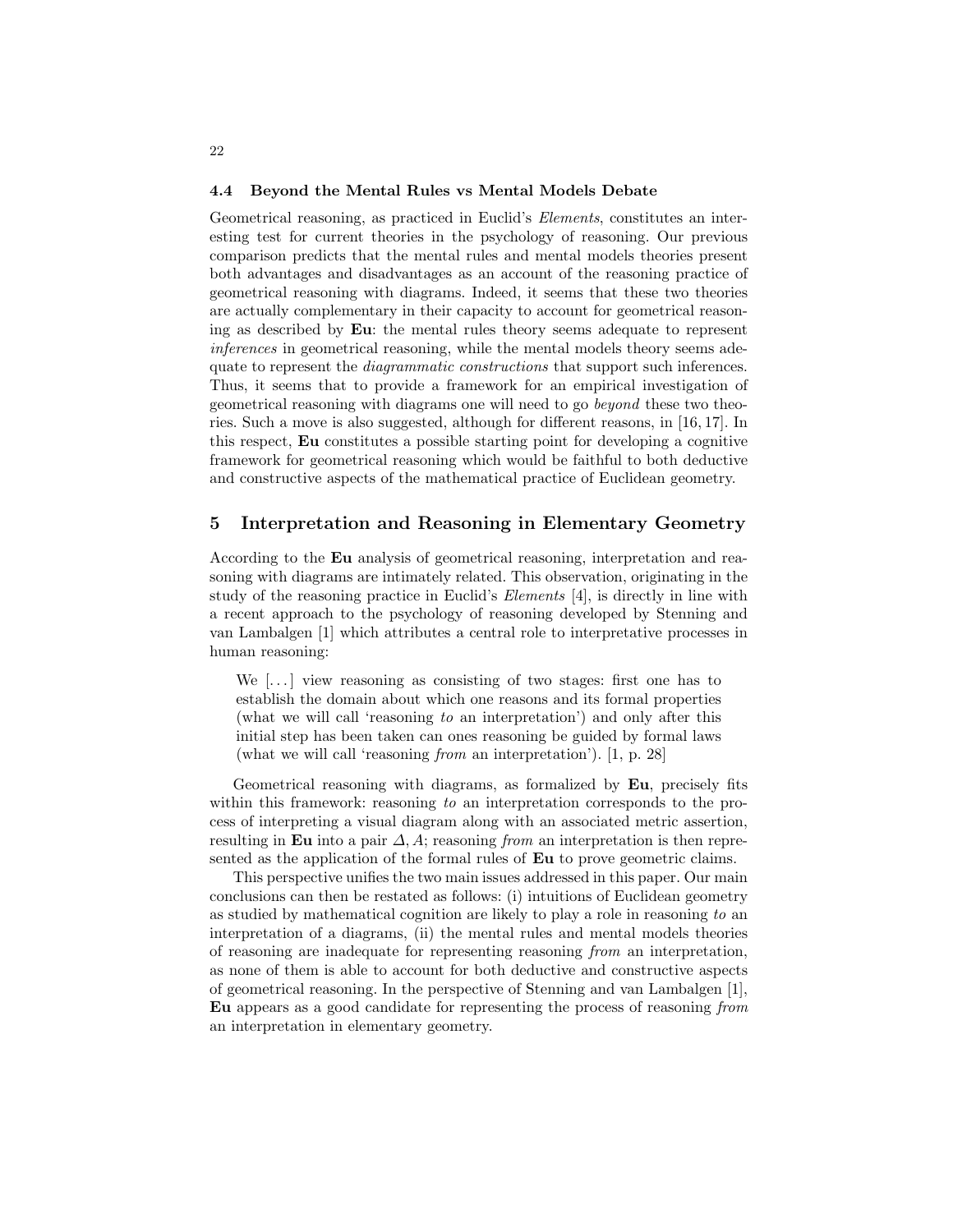### 6 Conclusion

The empirical investigation of the cognitive bases of Euclidean geometry is a multi-disciplinary enterprise involving both mathematical cognition and the psychology of reasoning, and which shall benefit from works in formal logic and the nature of mathematical practice. In this paper, we used the formal system Eu to review existing empirical and theoretical works in cognitive science with respect to this enterprise. Our investigation shows: (i) the necessity of dealing jointly with interpretation and reasoning, (ii) the relevance of works on the cognitive bases of Euclidean geometry for the interpretation of diagrams and (iii) the necessity to go beyond the mental rules vs mental models distinction for accounting for both constructive and deductive aspects of geometrical reasoning.

#### References

- 1. Stenning, K., Van Lambalgen, M.: Human Reasoning and Cognitive Science. The MIT Press, Cambridge, MA (2008)
- 2. Mumma, J.: Intuition Formalized: Ancient and Modern Methods of Proof in Elementary Geometry. PhD thesis, Carnegie Mellon University (2006)
- 3. Mumma, J.: Proofs, pictures, and Euclid. Synthese 175(2) (2010) 255–287
- 4. Manders, K.: The Euclidean diagram. In Mancosu, P., ed.: Philosophy of Mathematical Practice. Clarendon Press, Oxford (2008)
- 5. Dehaene, S., Izard, V., Pica, P., Spelke, E.: Core knowledge of geometry in an Amazonian indigene group. Science 311(5759) (2006) 381–384
- 6. Izard, V., Spelke, E.: Development of sensitivity to geometry in visual forms. Human Evolution 23(3) (2009) 213–248
- 7. Izard, V., Pica, P., Spelke, E., Dehaene, S.: Flexible intuitions of Euclidean geometry in an Amazonian indigene group. Proceedings of the National Academy of Sciences 108(24) (2011) 9782–9787
- 8. Klein, F.: A comparative review of recent researches in geometry. Bulletin of the New York Mathematical Society 2 (1893) 215–249
- 9. Wulff, K.: Examining knowledge of geometry. Science 312(5778) (2006) 1309
- 10. Izard, V., Pica, P., Dehaene, S., Hinchey, D., Spelke, E.: Geometry as a universal mental construction. In Brannon, E., Dehaene, S., eds.: Space, Time and Number in the Brain: Searching for the Foundations of Mathematical Thought. Number XXIV in Attention & Performance. Oxford University Press, Oxford (2011) 319– 332
- 11. Rips, L.: Cognitive processes in propositional reasoning. Psychological Review 90(1) (1983) 38–71
- 12. Rips, L.: The Psychology of Proof: Deductive Reasoning in Human Thinking. The MIT Press, Cambridge, MA (1994)
- 13. Johnson-Laird, P.: Mental Models. Cambridge University Press, Cambridge (1983)
- 14. Johnson-Laird, P.: Mental models and human reasoning. Proceedings of the National Academy of Sciences 107(43) (2010) 18243–18250
- 15. Knauff, M.: A neuro-cognitive theory of deductive relational reasoning with mental models and visual images. Spatial Cognition & Computation  $9(2)$  (2009) 109–137
- 16. Knauff, M.: How our brains reason logically. Topoi 26(1) (2007) 19–36
- 17. Goel, V.: Anatomy of deductive reasoning. Trends in Cognitive Sciences 11(10) (2007) 435–441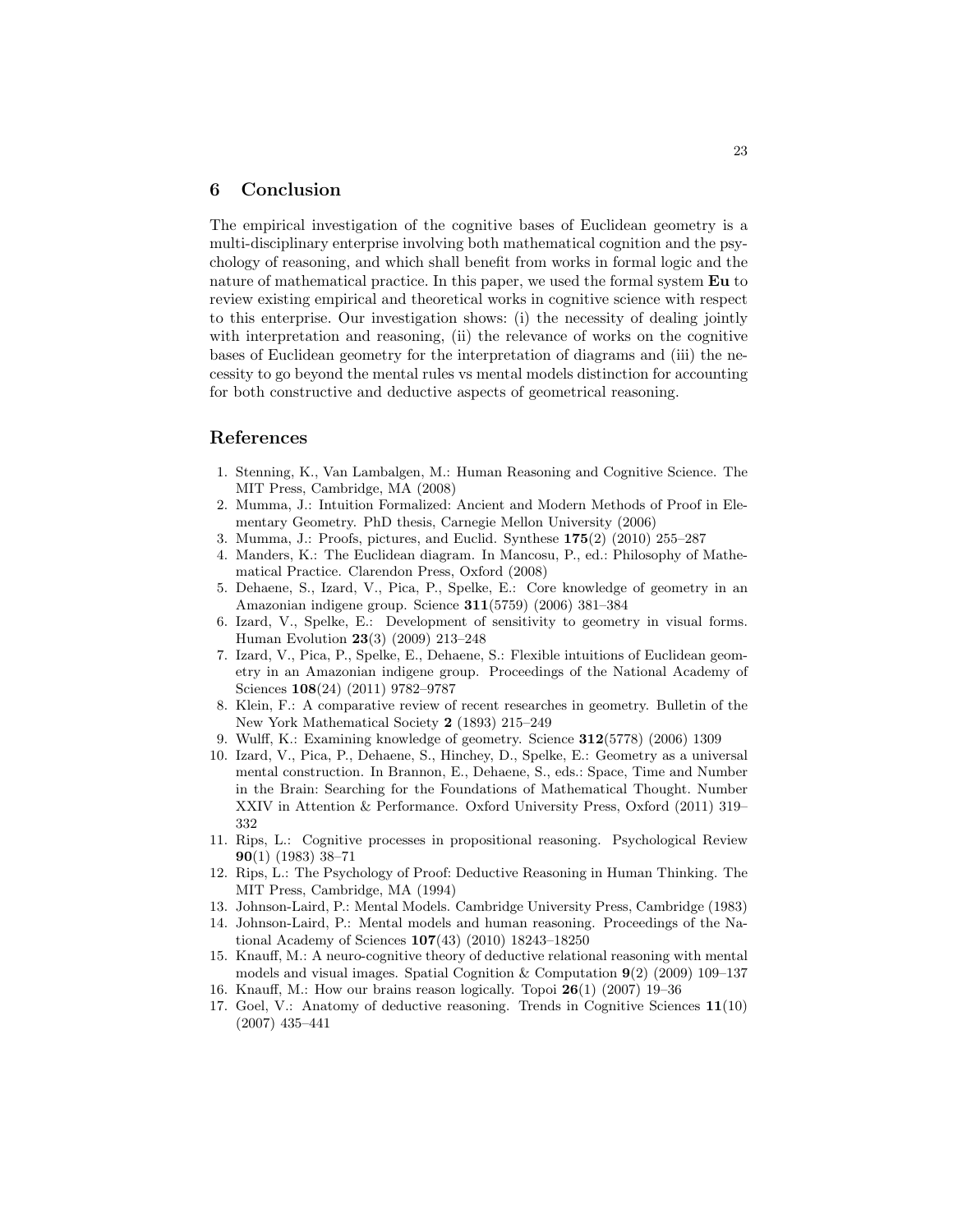## Appendix

### A Eu diagrams

The syntactic structure of diagrams in Eu has no natural analogue in standard logic. Their underlying form is a square array of dots of arbitrary finite dimension.

| $\circ$   | $\bigcap$ | $O$ $O$ $O$ |  | $0$ 0 0 0                       |  | $\circ\;\,\circ\;\,\circ\;\,\circ\;\,\circ$ |  |  |
|-----------|-----------|-------------|--|---------------------------------|--|---------------------------------------------|--|--|
|           |           |             |  | $\circ \circ \circ \circ \circ$ |  | 00000                                       |  |  |
|           |           | $O$ $O$ $O$ |  |                                 |  | $\circ \circ \circ \circ \circ \circ$       |  |  |
|           |           |             |  | 0 0 0 0                         |  | $\circ \circ \circ \circ \circ \circ$       |  |  |
| $\bigcap$ |           | $O$ $O$ $O$ |  | 0000                            |  | $\circ \circ \circ \circ \circ \circ$       |  |  |

The arrays provide the planar background for an Eu diagram. Within them geometric elements—points, linear elements, and circles— are distinguished. A point is simply a single array entry. An example of a diagram with a single point in it is

| O       | $\circ$ | $\circ$ | $\circ$ | O |
|---------|---------|---------|---------|---|
| Œ       | $\circ$ | $\circ$ | $\circ$ | O |
| О       | $\circ$ | $\circ$ | $\circ$ | O |
| $\circ$ | $\circ$ | $\circ$ | $\circ$ | О |
| О       | $\circ$ | $\circ$ | $\circ$ | O |

Linear elements are subsets of array entries defined by linear equations expressed in terms of the array entries. (The equation can be bounded. If it is bounded on one side, the geometric element is a ray. If it is bounded on two sides, the geometric element is a segment.) An example of a diagram with a point and linear element is

| $\begin{array}{ccccccccccccccccc} \circ & \circ & \circ & \circ & \circ & \circ \end{array}$ |  | O       |
|----------------------------------------------------------------------------------------------|--|---------|
| $\bullet$ 0 0 0 0                                                                            |  |         |
| $\begin{array}{ccccccccccccc}\n0 & 0 & 0 & 0 & 0 & 0\n\end{array}$                           |  |         |
| $\circ$ $\bullet$ $\circ$ $\bullet$                                                          |  |         |
| $\begin{array}{ccccccccccccccccc} \circ & \circ & \circ & \circ & \circ & \circ \end{array}$ |  | $\circ$ |

24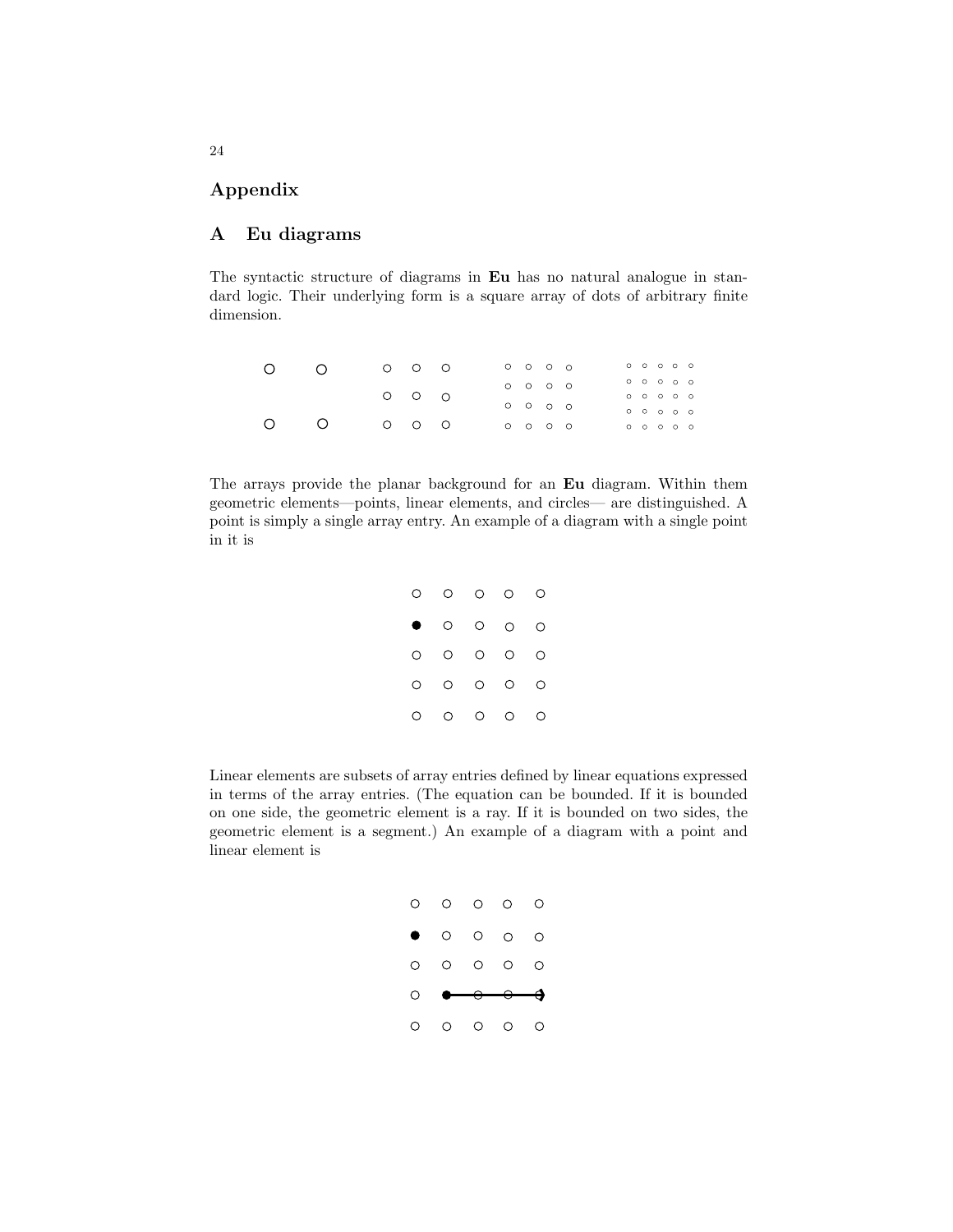Finally, a circle is a convex polygon within the array, along with a point inside it distinguished as its center. An example of a diagram with a point, linear element and a circle is



The size of a diagram's underlying array and the geometric elements distinguished within it, comprise a diagram's identity. Accordingly, a diagram in Eu is a tuple

 $\langle n, p, l, c \rangle$ 

where  $n$ , a natural number, is the length of the underlying array's sides, and  $p, l$  and c are the sets of points, linear elements and circles of the diagram, respectively.

Like the relation symbols which comprise metric assertions, the diagrams have slots for variables. A diagram in which the slots are filled is termed a *labeled* diagram. The slots a diagram has depends on the geometric elements constituting it. In particular, there is a place for a variable beside a point, beside the end of a linear element (which can be an endpoint or endarrow), and beside a circle. One possible labeling for the above diagram is thus



Having labeled diagrams within Eu is essential, for otherwise it would be impossible for diagrams and metric assertions to interact in the course of a proof. We can notate any labeled diagram as

$$
\langle n, p, l, c \rangle [\mathbf{A}, R]
$$

where  $A$  denotes a sequence of variables and  $R$  a rule matching each variable to each slot in the diagram.